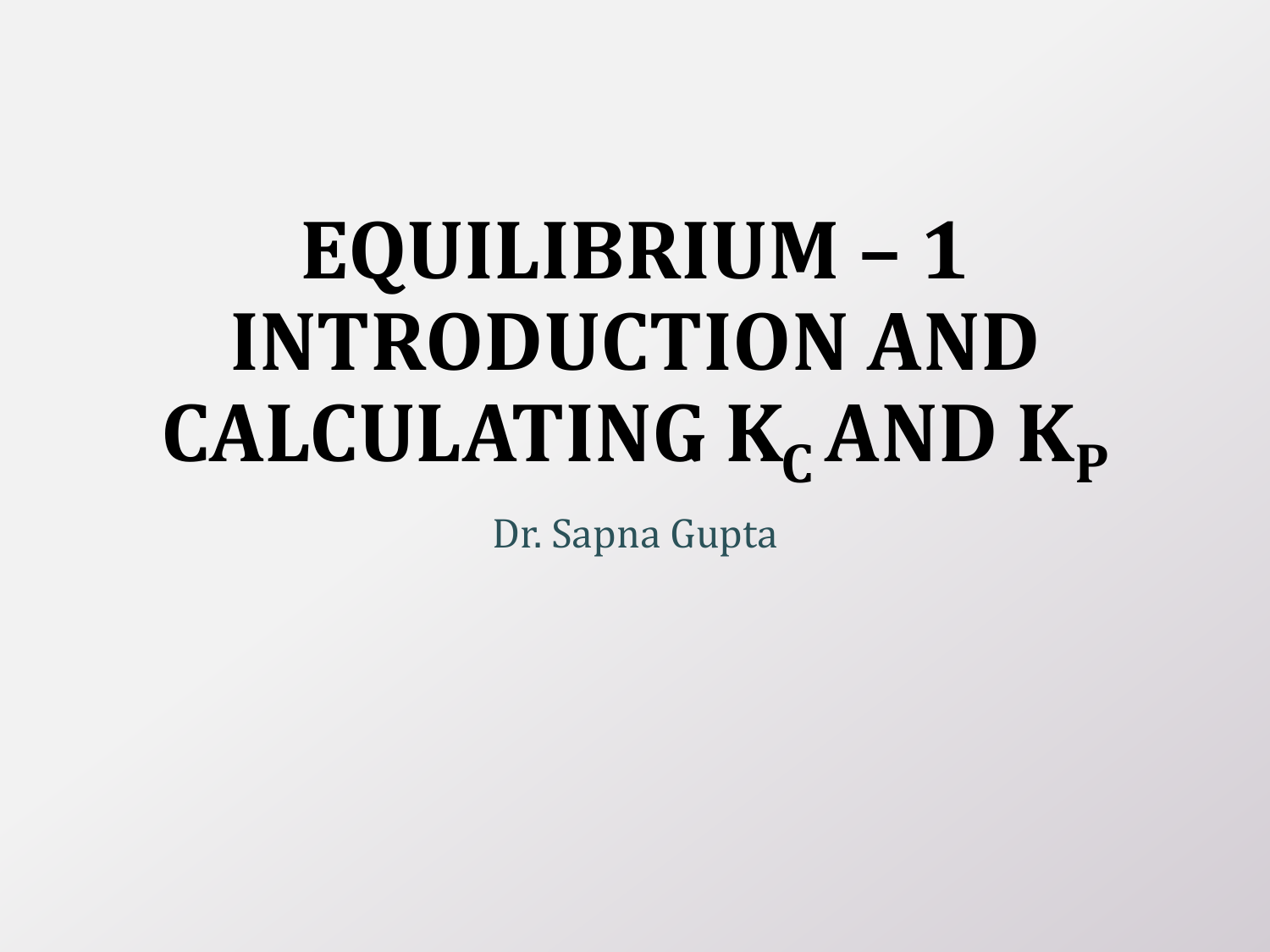### **INTRODUCTION**

- Some reactions go to completion because they occur readily.
- Some reactions progress slowly, so the forward and reverse reactions can be observed.
- Equilibrium occurs when both forward and reverse reactions occur at the same rate,
- Examples: (the  $\equiv$  arrow indicates equilibrium.)

 $N_2(g) + 3H_2(g)$   $\longrightarrow 2NH_3(g)$ 

Forward reaction is synthesis of ammonia; while reverse is decomposion of ammonia to give hydrogen and nitrogen.

 $CO(g) + 2H_2(g)$   $\longrightarrow$   $CH_3OH(g)$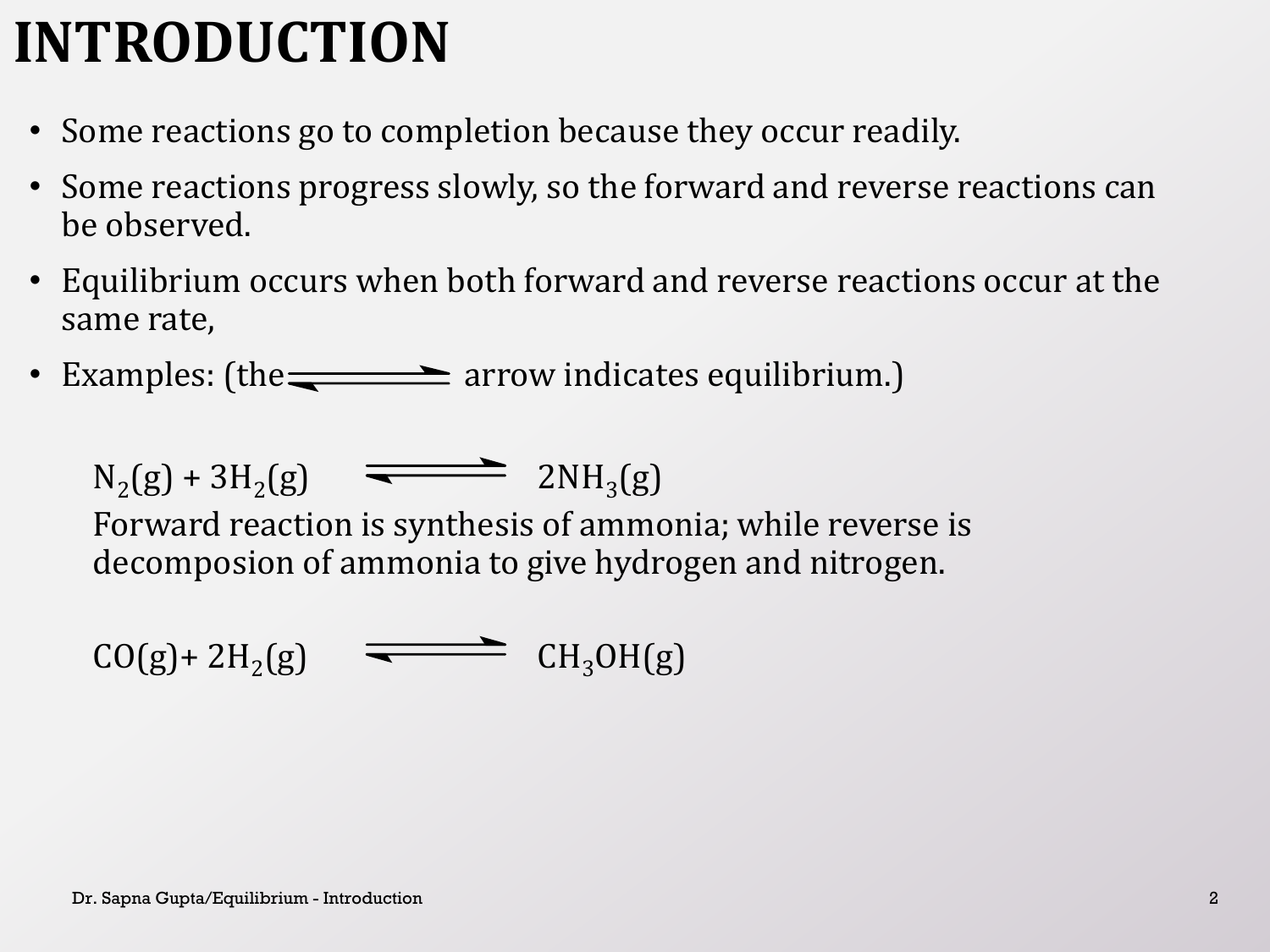# **EQUILIBRIUM CONSTANT, K<sub>c</sub>**

- The **equilibrium constant expression** for a reaction is obtained by multiplying the concentrations of products, dividing by the concentrations of reactants, and raising each concentration term to a power equal to its **coefficient** in the balanced chemical equation.
- The **equilibrium constant,**  $K_c$ **,** is the value obtained for the  $K_c$  expression when equilibrium concentrations are substituted.

For the reaction

$$
aA + bB \quad \longrightarrow \quad cC + dD
$$

The equilibrium constant expression is

$$
K_c = \frac{\left[\text{C}\right]^c \left[\text{D}\right]^d}{\left[\text{A}\right]^a \left[\text{B}\right]^b}
$$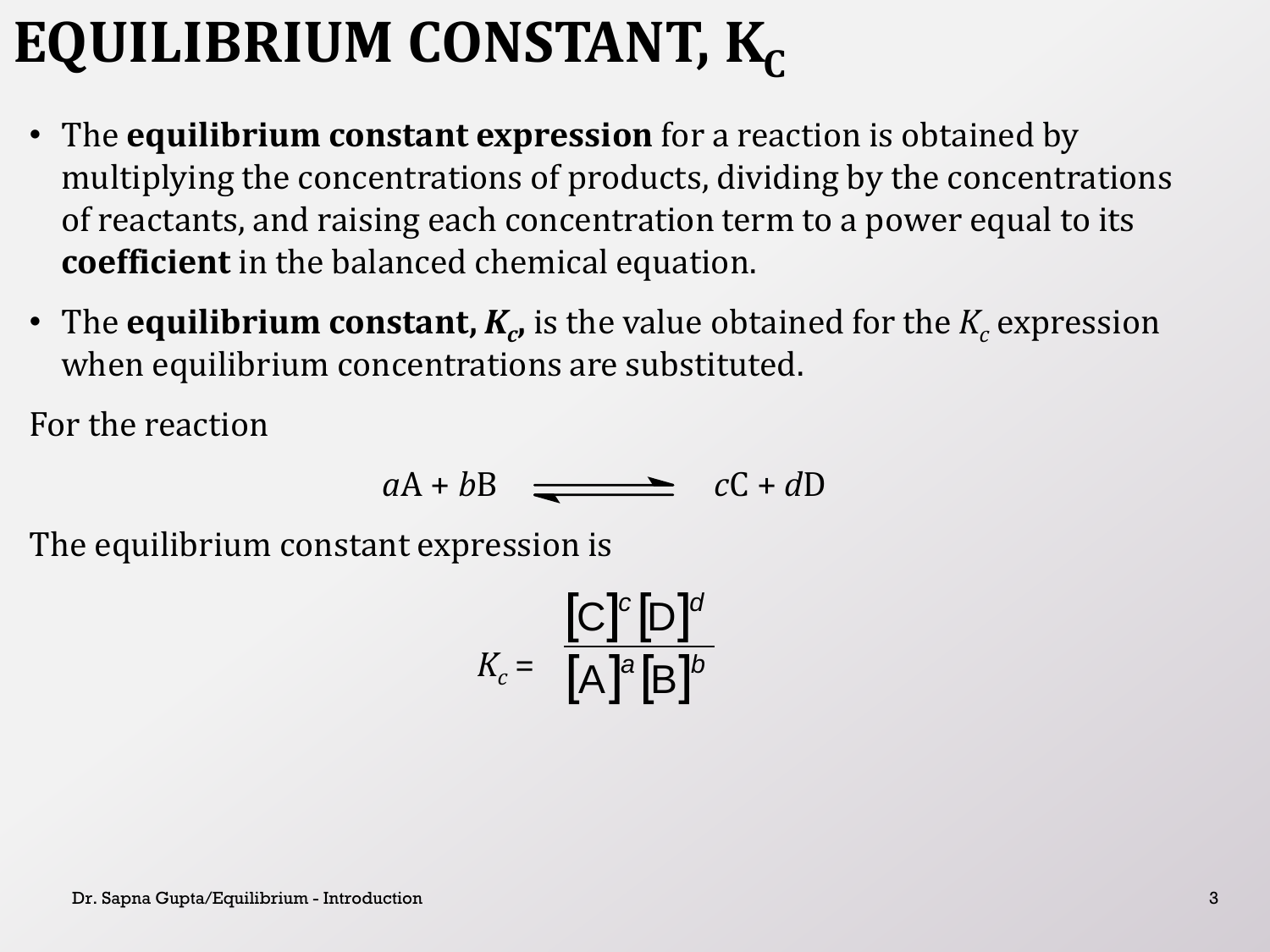# **EXAMPLE:**  $K_c$

Methanol (also called wood alcohol) is made commercially by hydrogenation of carbon monoxide at elevated temperature and pressure in the presence of a catalyst:

$$
2H_2(g) + CO(g) \quad \Longrightarrow \quad CH_3OH(g)
$$

What is the  $K_c$  expression for this reaction?

**Solution:**

$$
K_c = \frac{[CH_3OH]}{[H_2]^2[CO]}
$$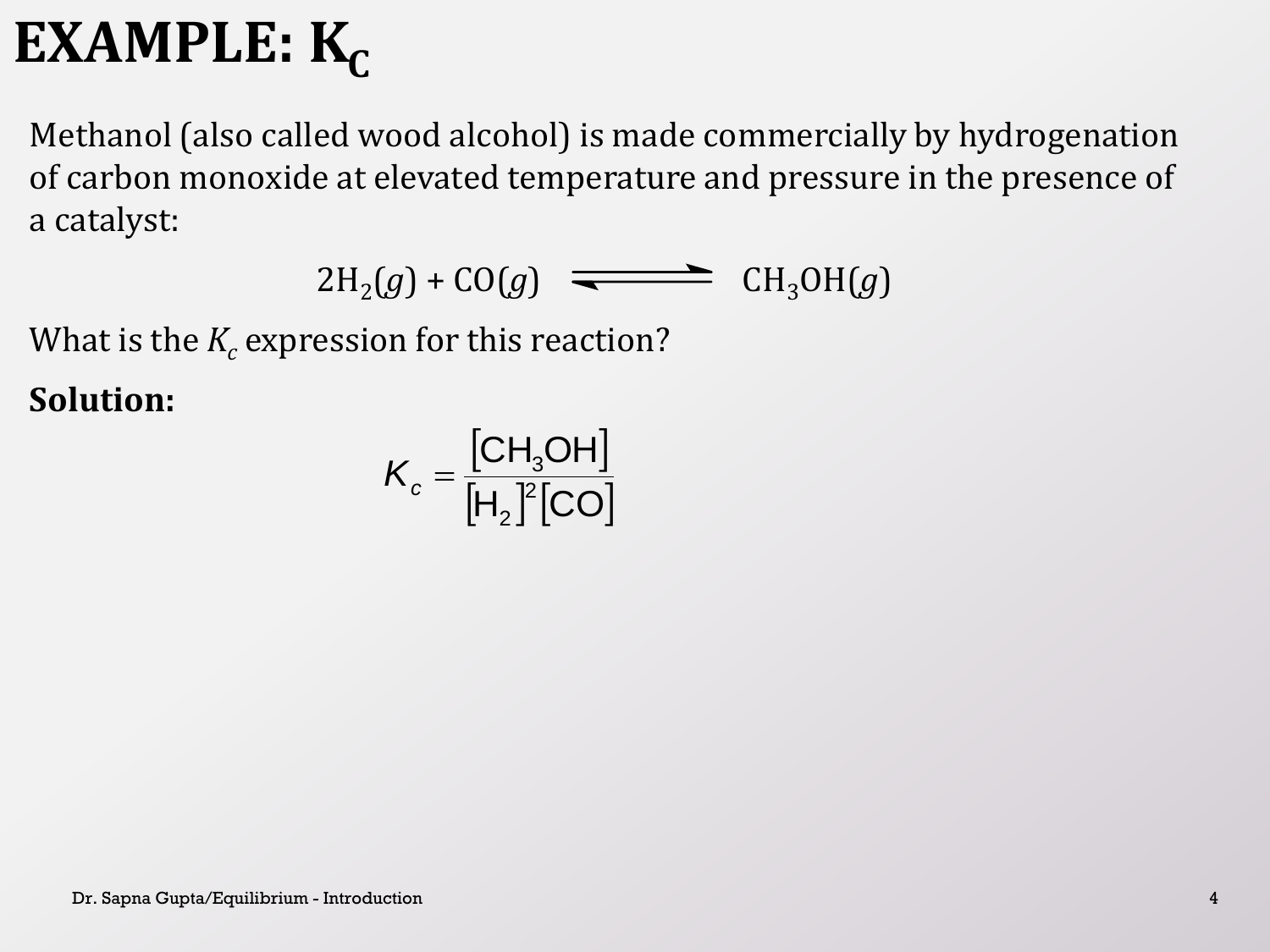# **EQUILIBRIUM CONSTANT**

#### Calculation of equilibrium constant.

 $N_2O_4(g)$   $\longrightarrow$  2NO<sub>2</sub>  $2NO<sub>2</sub>(g)$ 

| <b>TABLE 15.1</b> | Initial and Equilibrium Concentrations of $N_2O_4$ and $NO_2$ at 25 <sup>o</sup> C |                    |                        |                                          |                                          |  |
|-------------------|------------------------------------------------------------------------------------|--------------------|------------------------|------------------------------------------|------------------------------------------|--|
|                   | <b>Initial</b><br><b>Concentrations (M)</b>                                        |                    |                        | Equilibrium<br><b>Concentrations (M)</b> |                                          |  |
| <b>Experiment</b> | $[N_2O_4]_1$                                                                       | [NO <sub>2</sub> ] | $[N_2O_4]_{\text{eq}}$ | $[NO2]$ <sub>eg</sub>                    | $[NO2]$ <sub>eq</sub><br>$[N_2O_4]_{eq}$ |  |
|                   | 0.670                                                                              | 0.00               | 0.643                  | 0.0547                                   | $4.65 \times 10^{-3}$                    |  |
| $\overline{2}$    | 0.446                                                                              | 0.0500             | 0.448                  | 0.0457                                   | $4.66 \times 10^{-3}$                    |  |
| 3                 | 0.500                                                                              | 0.0300             | 0.491                  | 0.0475                                   | $4.60 \times 10^{-3}$                    |  |
| $\overline{4}$    | 0.600                                                                              | 0.0400             | 0.594                  | 0.0523                                   | $4.60 \times 10^{-3}$                    |  |
| 5                 | 0.000                                                                              | 0.200              | 0.0898                 | 0.0204                                   | $4.63 \times 10^{-3}$                    |  |

The  $K_c$  for this reaction is "constant" at 25°C. The  $K_c$  is the same at the beginning and end of the reaction.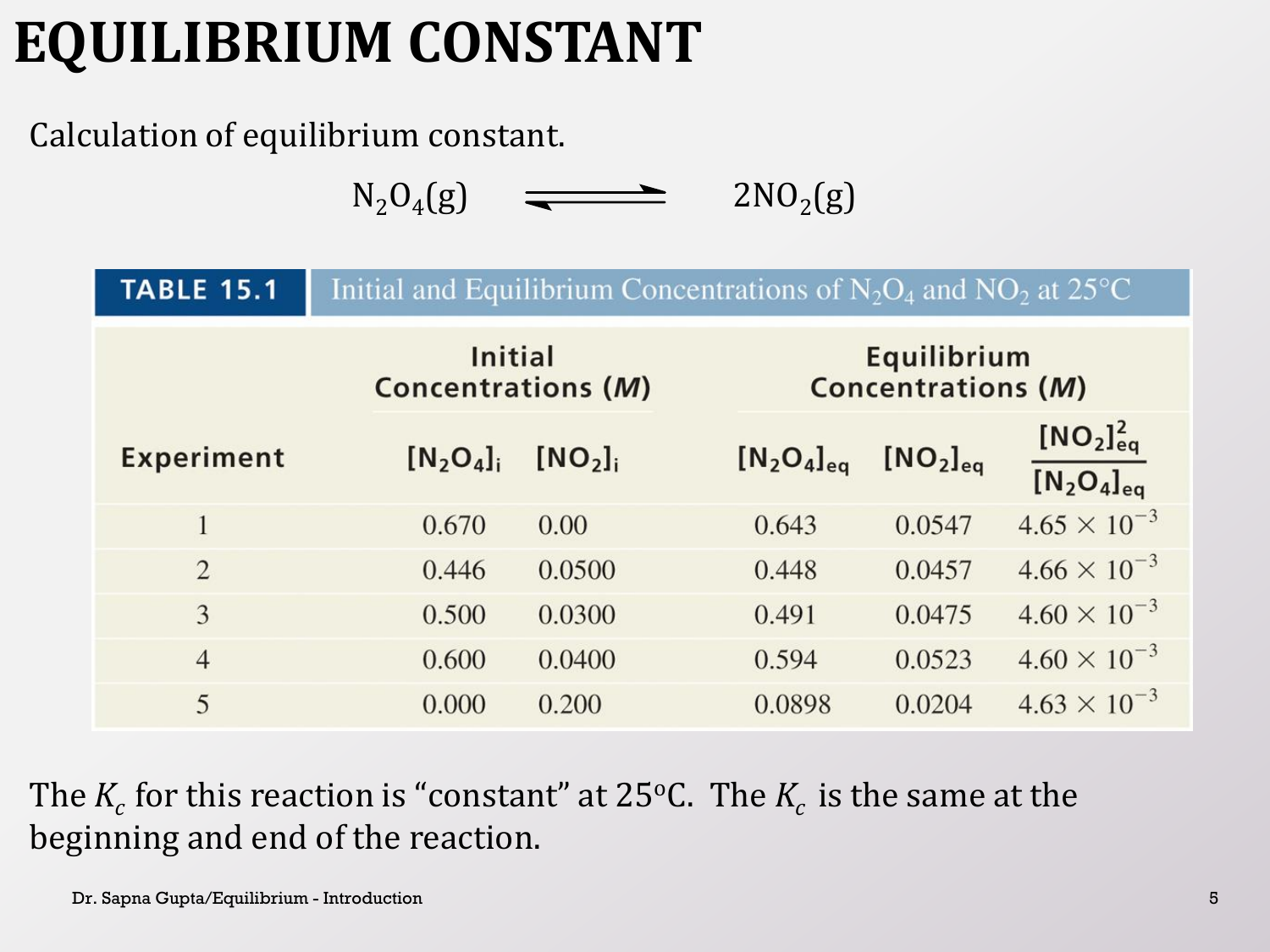# **REACTION QUOTIENT**

• *Reaction quotient* =  $Q_c$  = the value of the "equilibrium constant" expression" under any conditions. This indicates the progress of reaction.

$$
CO(g) + Cl2(g) \quad \longrightarrow \quad COCl2(g)
$$

$$
K_{\rm c} = \frac{[\rm COCl_{2}]_{eq}}{[\rm CO]_{eq}[Cl_{2}]_{eq}} \qquad Q_{\rm c} = \frac{[\rm COCl_{2}]}{[\rm CO][Cl_{2}]}
$$

 $Q_c > K_c \Rightarrow$  reverse reaction favored (reactants favored)

 $Q_c = K_c \implies$  equilibrium present (at equilibrium)

 $Q_c < K_c$   $\Rightarrow$  forward reaction favored (products favored)

OR one can calculate  $K_c$  and determine which way the equilibrium will proceed.

 $K_c$  = very large (10<sup>2</sup>)  $K_c$  = small (10<sup>-2</sup>)  $K_c$  = 1 equilibrium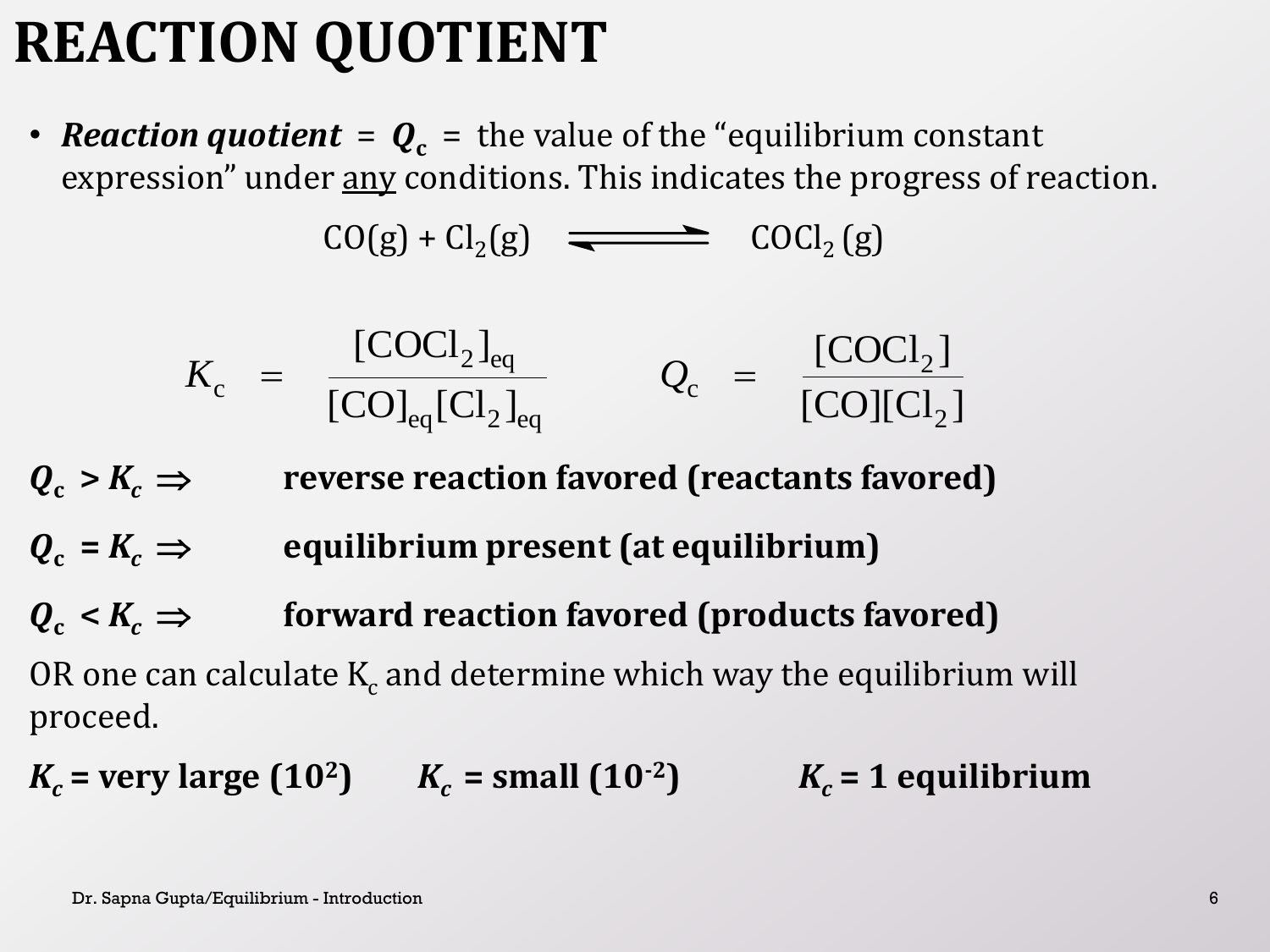### EQUILIBRIUM CONSTANT FOR GASES K<sub>P</sub>

• Calculate  $K_p$  instead of  $K_c$ .  $K_p$  will be different from  $K_c$ .

$$
aA(g) + bB(g) \quad \Longrightarrow \quad cC(g) + dD(g)
$$

$$
K_c = \frac{\begin{bmatrix} C \end{bmatrix}^c \begin{bmatrix} D \end{bmatrix}^d}{\begin{bmatrix} A \end{bmatrix}^a \begin{bmatrix} B \end{bmatrix}^b} \qquad K_P = \frac{P_c^c \ P_D^d}{P_A^a \ P_B^b}
$$

Using gas law  $PV = nRT$  where conc. is mol/L =  $n/V$ ; so *P* A =

$$
P_{\rm A} = \frac{n_{\rm A}}{V_{\rm A}} RT
$$

$$
K_p = \frac{P_{\rm C}^{\rm c} P_{\rm D}^{\rm d}}{P_{\rm A}^{\rm a} P_{\rm B}^{\rm b}} = \frac{[{\rm C}]^{\rm c} (RT)^{\rm c} [{\rm D}]^{\rm d} (RT)^{\rm d}}{[{\rm A}]^{\rm a} (RT)^{\rm a} [{\rm B}]^{\rm b} (RT)^{\rm b}}
$$

$$
K_{p} = \frac{\left[C\right]^{c}\left[D\right]^{d}}{\left[A\right]^{a}\left[B\right]^{b}}\left(RT\right)^{\left(c+d-a-b\right)} \text{ so } K_{p} = \frac{\left[C\right]^{c}\left[D\right]^{d}}{\left[A\right]^{a}\left[B\right]^{b}}\left(RT\right)^{\Delta n}
$$

$$
K_p = K_c (RT)^{\Delta n}
$$

where  $\Delta n$  is (mols of product – reactant); R = gas const.

Dr. Sapna Gupta/Equilibrium - Introduction 7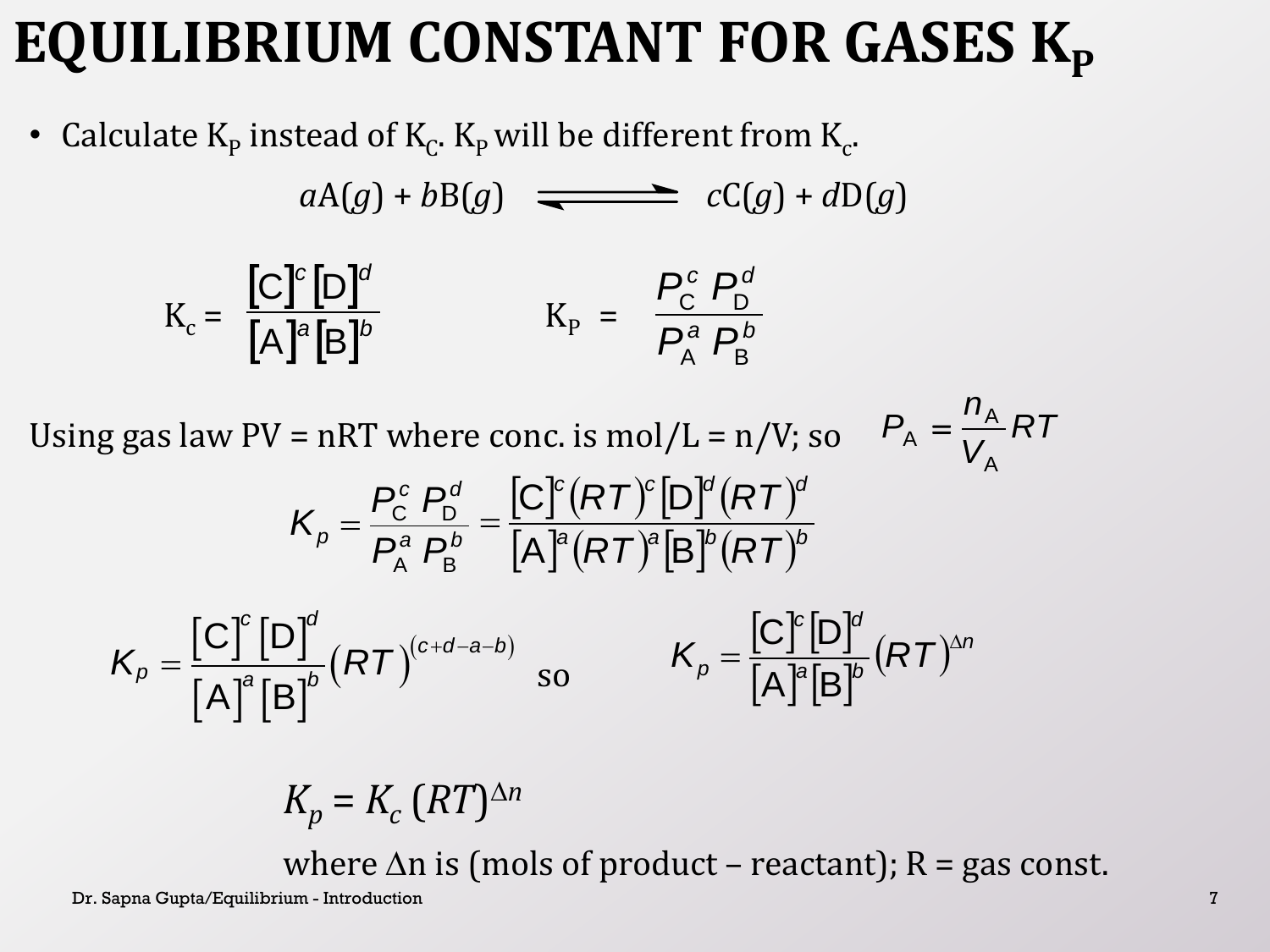### GAS EQUILIBRIUM CONSTANT K<sub>p</sub>

For catalytic methanation,

 $CO(g) + 3H_2(g)$   $\implies$   $CH_4(g) + H_2O(g)$ 

the equilibrium expression in terms of partial pressures becomes

$$
K_p = \frac{P_{\text{CH}_4} P_{\text{H}_2\text{O}}}{P_{\text{CO}} P_{\text{H}_2}^3}
$$

$$
K_p = K_c (RT)^{-2} = \frac{K_c}{(RT)^2}
$$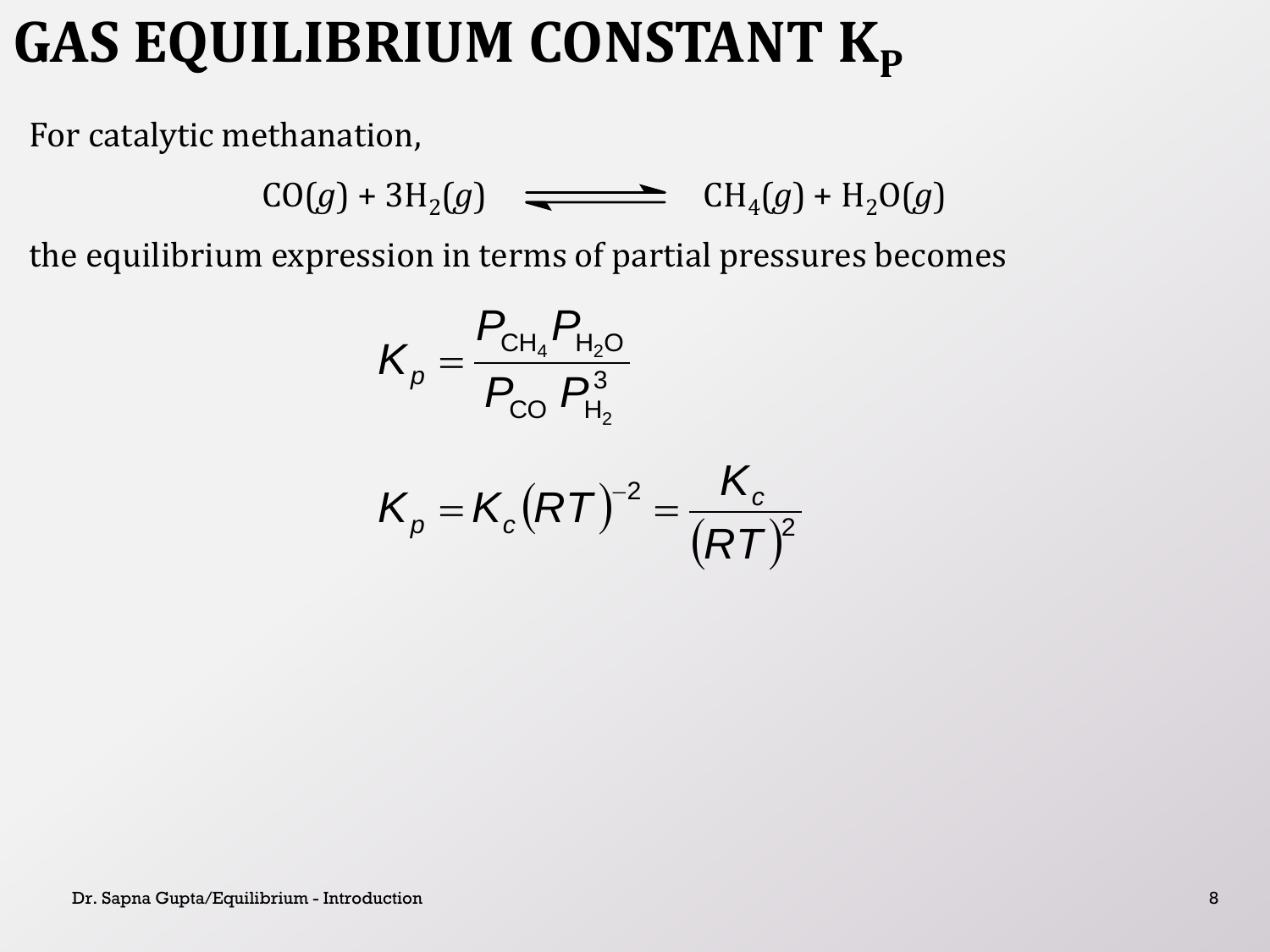# **EXAMPLE: K<sup>P</sup> CALCULATION**

The value of  $K_c$  at 227°C is 0.0952 for the following reaction:

 $CH_3OH(g)$   $\longrightarrow$   $CO(g) + 2H_2(g)$ 

What is  $K_p$  at this temperature?

#### **Solution:**

 $K_p = K_c (RT)^{\Delta n}$  $K_p = 0.0952 (RT)^{\Delta n}$ Where *T* = 227 + 273 = 500. K  $R = 0.08206$  L · atm/(mol · K)  $\Delta n = 3 - 1 = 2$ 

 $K_p = 1.60 \times 10^2$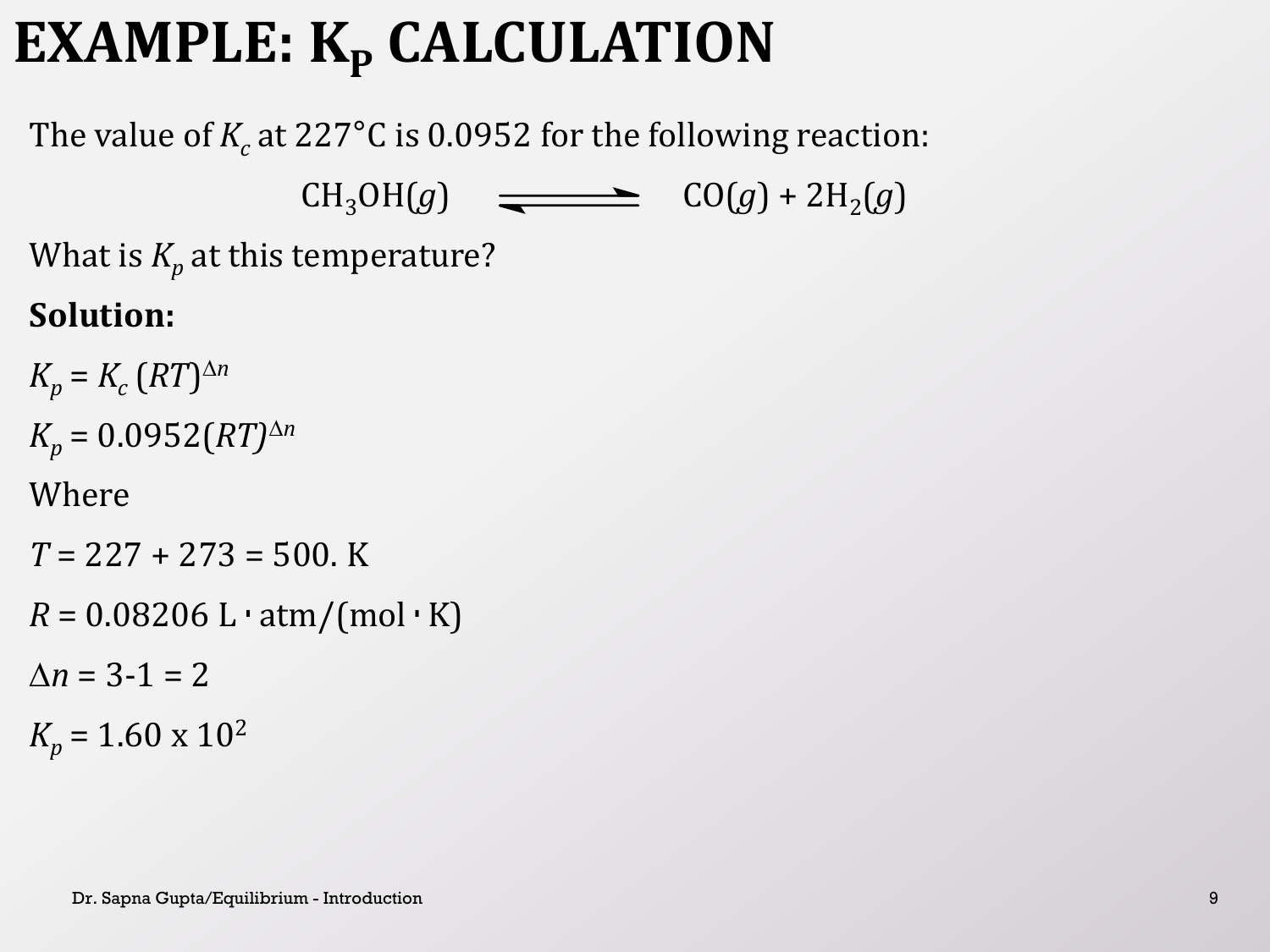# **EQUILIBRIUM EXPRESSIONS**

- Homogeneous equilibrium where all reactants and products are in the same phase.
- Heterogeneous equilibrium where not all reactants and products are in the same phase.

 $CaCO<sub>3</sub>(s)$   $\longrightarrow$   $CaO(s) + CO<sub>2</sub>$  $CO<sub>2</sub>(g)$ 

The equilibrium constant expression is,  $K = [CO<sub>2</sub>]$ 

• Calcium carbonate and calcium oxide are solids. Liquids and solids are **NOT** part of equilibrium expression.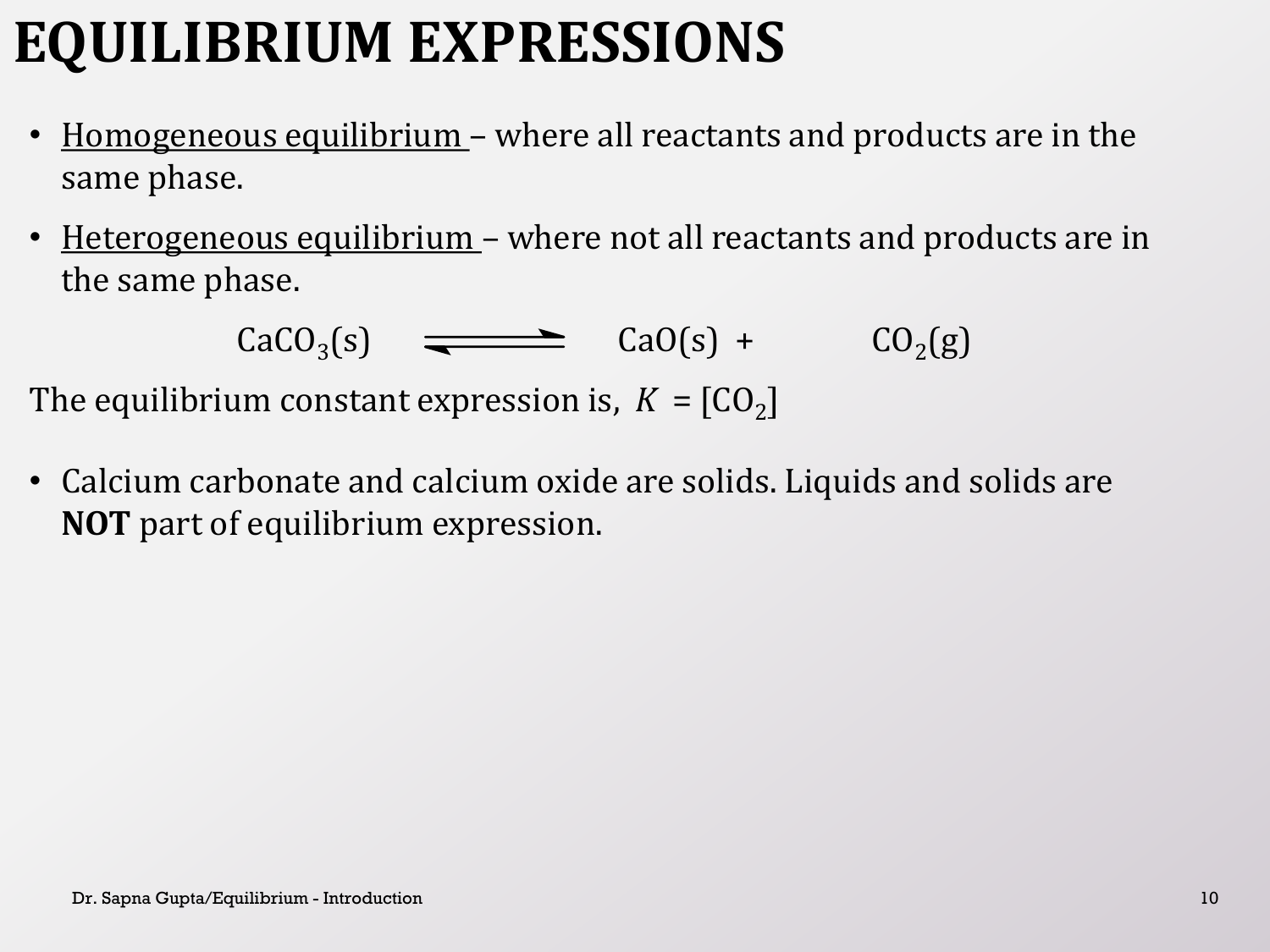#### **EXAMPLES: EQUILIBRIUM EXPRESSIONS**

Write the  $K_p^{\dagger}$  for the following reactions.

$$
NH4NO3(s)
$$
  
\n
$$
Cu(s) + Cl2(g)
$$
  
\n
$$
CuCl2(s)
$$

Solution:

$$
\begin{array}{lll} \text{ (a)} \ \ K_P \ = \ P_{\text{N}_2\text{O}} \cdot \Big( P_{\text{H}_2\text{O}} \Big)^2 \\ & \\ \text{ (b)} \ \ K_P \ = \ \frac{1}{P_{\text{Cl}_2}} \\ & \\ \text{Dr. } \text{Sapna Gupta/Equilibrium - Introduction} \end{array}
$$

(b) 
$$
K_P = \frac{1}{P_{Cl_2}}
$$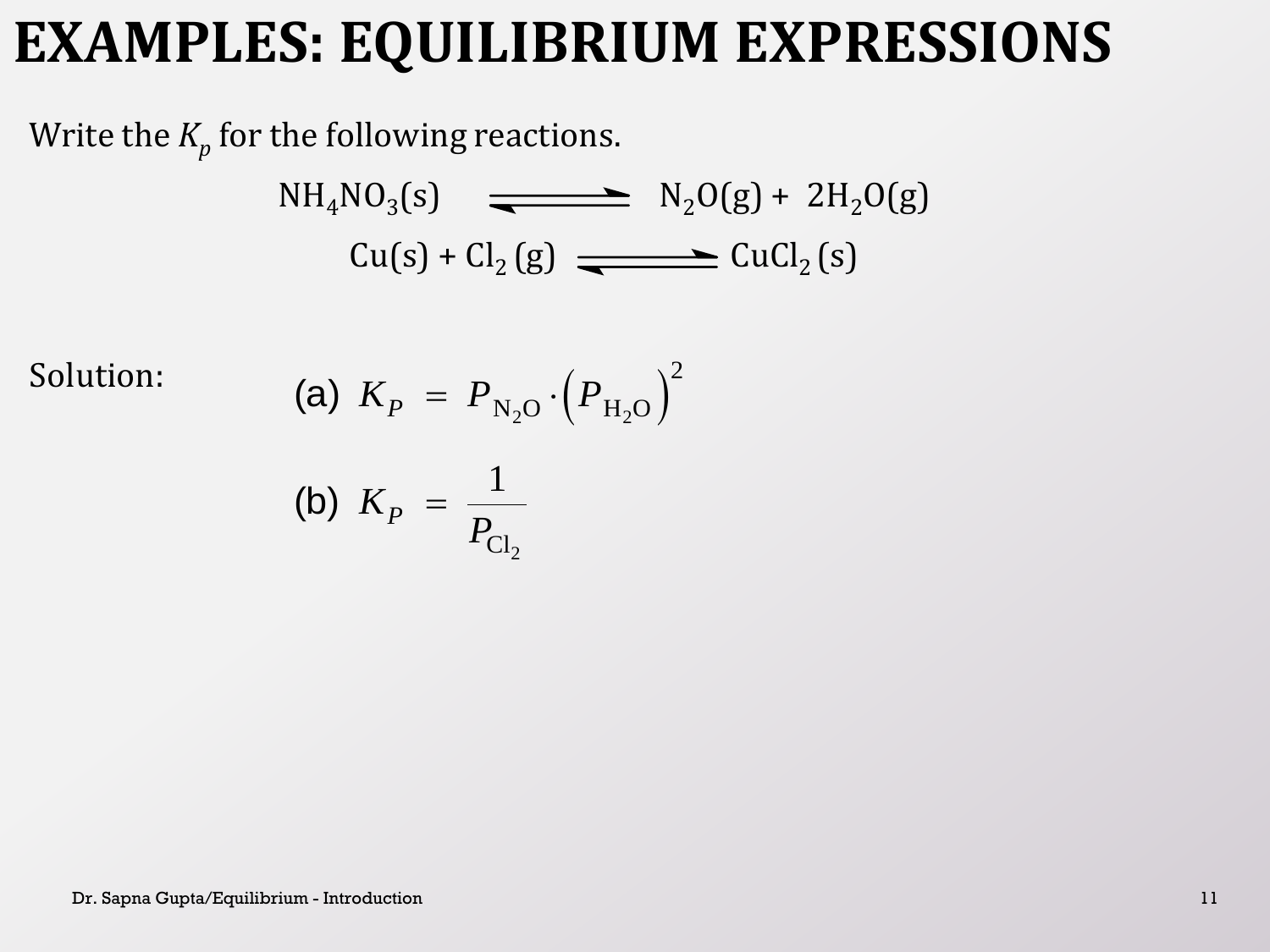#### **EQUILIBRIUM EXPRESSIONS**

desired reaction. 2

Equilibrium (*K<sub>c</sub>* or *K<sub>p</sub>*) can be manipulated (like Hess's Law) to give *K<sub>c</sub>* for  
desired reaction.  
**For (1)** N<sub>2</sub>O<sub>4</sub> 
$$
\longrightarrow
$$
 2NO<sub>2</sub>  $K_1 = \frac{(P_{NO_2})^2}{P_{N_2O_4}} = 0.143$  at 25°C

For (2)  $2NO_2 \longrightarrow N_2O_4$ Inverse the  $K_p$ . For (3)  $\frac{1}{2}N_2O_4$   $\longrightarrow$  NO<sub>2</sub> Square root of *K<sup>p</sup>* **For (4) 2NO<sub>2</sub>**  $\overline{\phantom{25\sqrt{15}}$  **2NO** +  $\overline{\phantom{25\sqrt{15}}\mathbf{O}_2(K_p \text{ has to be given})}$ Add (1) and (4); Multiply *K<sup>p</sup>* Dr. Sapna Gupta/Equilibrium - Introduction  $I_{\rm M~O}$  . The contraction is a set of the contraction in the contraction in the contraction of the contraction in the contraction of the contraction in the contraction in the  $=\frac{1}{0.143} = 6.99$  at 25°C 1  $\frac{1}{6.448}$  = 6.99 at 25°  $(P_{\text{NO}_2})^2$  0.143  $_{2}$ O<sub>4</sub> 2  $N_2O$ NO *P K P*  $\frac{1}{2} = \frac{-N_2 O_4}{(R_1 - N_2)^2}$ 2 1 1  $K_{2}$ *K*  $=$ **NO<sub>2</sub>**<br> $K_3 = \sqrt{K_1}$   $K_3 = \frac{P_{\text{NO}_2}}{(P_{\text{NO}_1})^{1/2}} = \sqrt{0.143} = 0.378$  at 25°C  $(P_{\text{N}_2\text{O}_4})$ 2  ${}_{2}O_{4}$ NO  $N_2O_4\bigg)^{1/2}$ *P K P*  $3 =$  $(P_{\rm NO})^2$  $(P_{\text{NO}_2})$ 2 2  $P_{\text{NO}}^2$   $P_{\text{O}}^2$ NO  $P_{\rm NO}$ )<sup>2</sup>  $P_{\rm C}$ *K P*  $4 = \frac{(N) \cdot 10}{(5)^2}$ 2  $(P_{\rm NO})^2$   $P_{\rm O_2}$  ${}_{2}O_{4}$  $P_{\rm NO}$ )<sup>2</sup>  $P_{\rm O}$  $\overline{N_2O}$  $P_{\rm NO}$ )<sup>2</sup>  $P_{\rm C}$ *K P*  $=$ 2  $K_5 = \frac{(P_{\text{NO}})^2 P_{\text{O}_2}}{P_{\text{O}_2}} = K_1 \times K_4$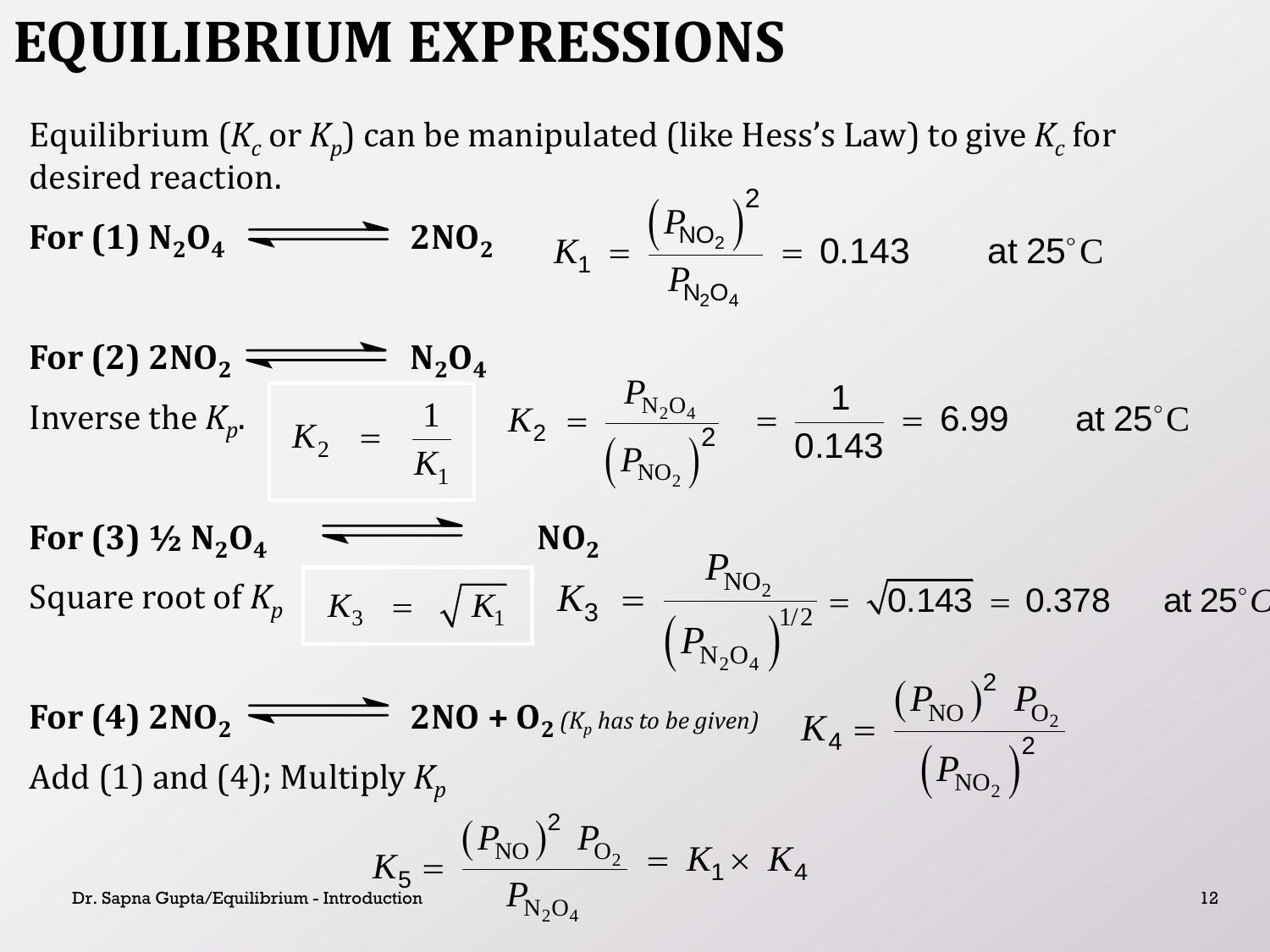#### **EQUILIBRIUM EXPRESSIONS - SUMMARY**

- In  $K_c$  manipulations
	- Twice the mol value in equation and  $K_c$  is squared
	- Half of mol value in equation take the square root of  $K_c$
	- Reverse reaction is inverse of  $K_c$
	- **Addition of equations is multiplying the** *K<sub>c</sub>*<br>**TABLE 15.2** Manipulation of Equilibrium Constant Expressions

 $A(g) + B(g) \rightleftarrows 2C(g)$   $K_{c_1} = 4.39 \times 10^{-3}$ 

 $2C(g) \rightleftarrows D(g) + E(g)$   $K_{c_2} = 1.15 \times 10^4$ 

| Equation                                                                                        | <b>Equilibrium Expression</b>                                | <b>Relationship to</b><br>Original $K_c$ | <b>Equilibrium Constant</b>                                                      |
|-------------------------------------------------------------------------------------------------|--------------------------------------------------------------|------------------------------------------|----------------------------------------------------------------------------------|
| $2C(g) \rightleftharpoons A(g) + B(g)$<br>Original equation is reversed.                        | $K'_{c_1} = \frac{[A]_{eq}[B]_{eq}}{[C]_{eq}^2}$             | $\frac{1}{K_c}$                          | $2.28 \times 10^{2}$<br>New constant is the reciprocal of the original.          |
| $2A(g) + 2B(g) \rightleftharpoons 4C(g)$<br>Original equation is multiplied by a number.        | $K''_{c_1} = \frac{[C]^4_{eq}}{[A]^2_{eq}[B]^2_{eq}}$        | $(K_{c.})^2$                             | $1.93 \times 10^{-5}$<br>New constant is the original raised to the same number. |
| $\frac{1}{2}A(g) + \frac{1}{2}B(g) \rightleftarrows C(g)$<br>Original equation is divided by 2. | $K_{c_1}''' = \frac{[C]_{eq}}{[A]_{eq}^{1/2}[B]_{eq}^{1/2}}$ | $\sqrt{K_c}$                             | $6.63 \times 10^{-2}$<br>New constant is the square root of the original.        |
| $A(g) + B(g) \rightleftharpoons D(g) + E(g)$<br>Two equations are added.                        | $K_{c_3} = \frac{[D]_{eq}[E]_{eq}}{[A]_{eq}[B]_{eq}}$        | $K_{c_1} \times K_{c_2}$                 | 50.5<br>New constant is the product of the two original constants.               |
|                                                                                                 |                                                              |                                          |                                                                                  |

\*Temperature is the same for both reactions.

Dr. Sapna Gupta/Equilibrium - Introduction 13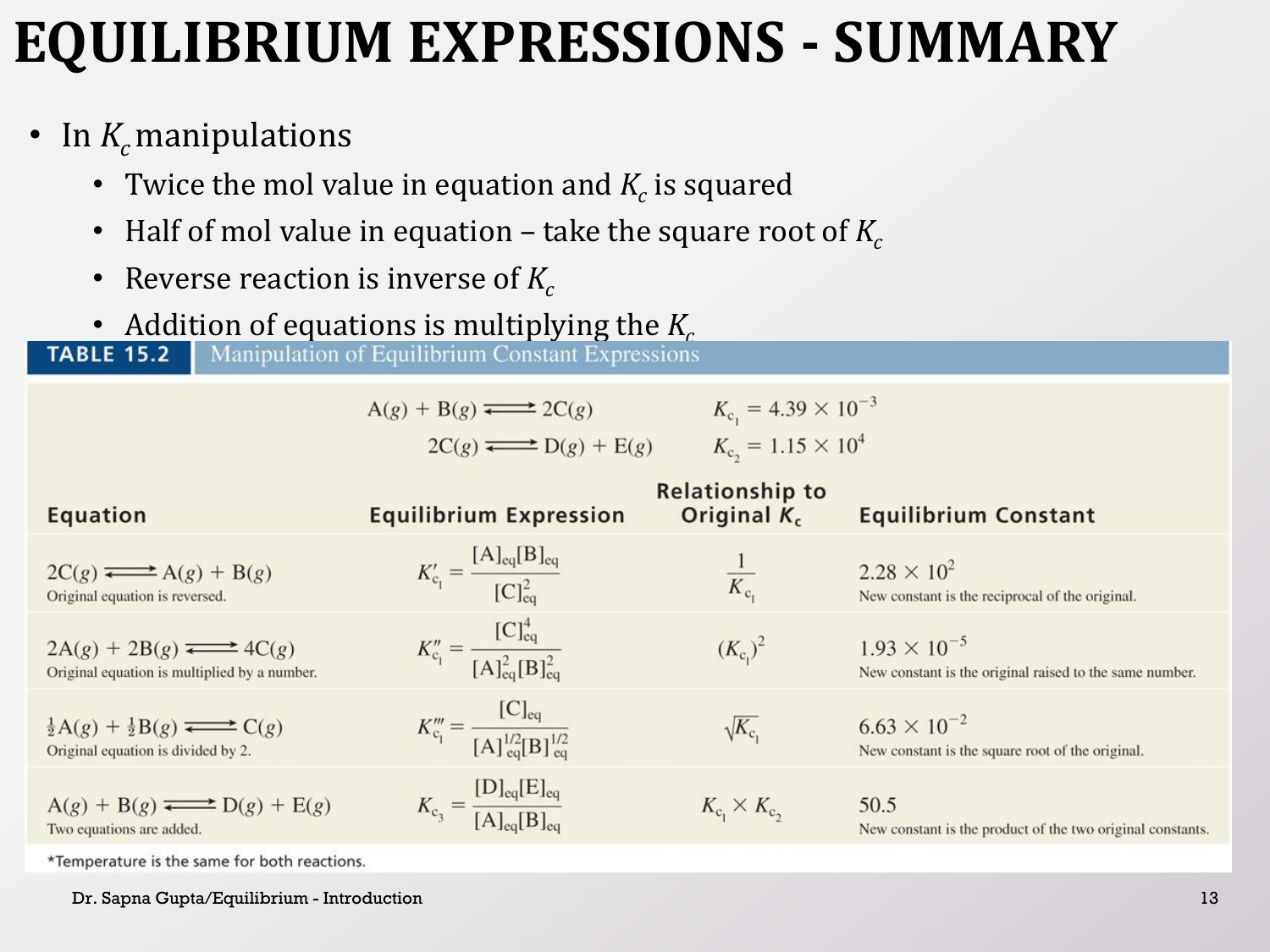### **EXAMPLE:**  $K_c$  /  $K_p$  **EXPRESSIONS**

 $2SO_2 + O_2$   $\equiv$   $2SO_3$   $K_p = 2.5 \times 10^{10}$  at 500<sup>o</sup>C.

Compute  $K_p$  for the following reactions:

a) 
$$
SO_2 + 1/2
$$
  $O_2$    
\nb)  $3SO_2 + 3/2$   $O_2$    
\nc)  $SO_3$    
\n $SO_3$    
\n $SO_2 + 1/2O_2$ 

For

- a) half the original equation so take square root of  $K_{P_{\rho}}(K_{P})^{1/2}$
- b) Equation is multiplied by 3/2, so  $(K_P)^{3/2}$
- c) Equation is reversed and halved so  $K_p$  is inversed and square rooted.  $(1/ (K_p)^{1/2})$